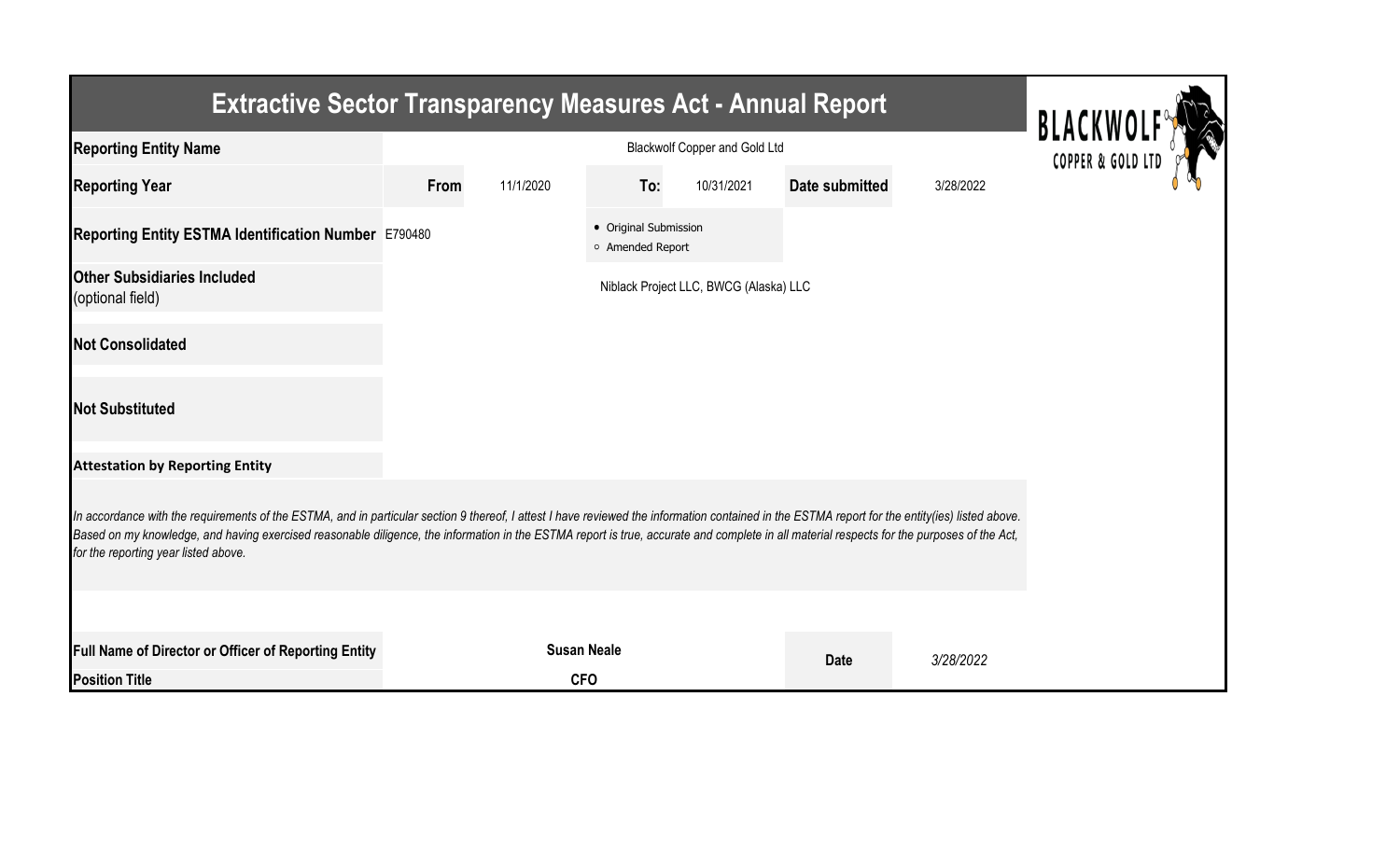| <b>Extractive Sector Transparency Measures Act - Annual Report</b>                                                                                                        |                             |                                                                              |                                                        |            |         |                                |                |                  |                                               |                                      |                                                                                                                                                                                                                                        |  |
|---------------------------------------------------------------------------------------------------------------------------------------------------------------------------|-----------------------------|------------------------------------------------------------------------------|--------------------------------------------------------|------------|---------|--------------------------------|----------------|------------------|-----------------------------------------------|--------------------------------------|----------------------------------------------------------------------------------------------------------------------------------------------------------------------------------------------------------------------------------------|--|
| <b>Reporting Year</b><br><b>Reporting Entity Name</b><br>Reporting Entity ESTMA<br><b>Identification Number</b><br><b>Subsidiary Reporting Entities (if</b><br>necessary) | From:                       | 11/1/2020                                                                    | To:<br><b>Blackwolf Copper and Gold Ltd</b><br>E790480 | 10/31/2021 |         | <b>Currency of the Report</b>  | CAD            |                  |                                               |                                      |                                                                                                                                                                                                                                        |  |
|                                                                                                                                                                           | <b>Payments by Payee</b>    |                                                                              |                                                        |            |         |                                |                |                  |                                               |                                      |                                                                                                                                                                                                                                        |  |
| <b>Country</b>                                                                                                                                                            | Payee Name <sup>1</sup>     | Departments, Agency, etc within Payee that Received<br>Payments <sup>2</sup> | <b>Taxes</b>                                           | Royalties  | Fees    | <b>Production Entitlements</b> | <b>Bonuses</b> | <b>Dividends</b> | Infrastructure<br><b>Improvement Payments</b> | <b>Total Amount paid to</b><br>Payee | Notes <sup>34</sup>                                                                                                                                                                                                                    |  |
| <b>United States of America</b>                                                                                                                                           | Government of United States | Department of Interior - Bureau<br>of Land Management                        |                                                        |            | 307,018 |                                |                |                  |                                               |                                      | BLM Claim - Location, Processing or<br>Annual Maintenance Fee, Payments<br>307,018 were made in USD. Figures reported<br>were translated from USD to CAD<br>using the average exchange rate for<br>the issuer's fiscal vear of 1.2579. |  |
|                                                                                                                                                                           |                             |                                                                              |                                                        |            |         |                                |                |                  |                                               |                                      |                                                                                                                                                                                                                                        |  |
|                                                                                                                                                                           |                             |                                                                              |                                                        |            |         |                                |                |                  |                                               |                                      |                                                                                                                                                                                                                                        |  |
|                                                                                                                                                                           |                             |                                                                              |                                                        |            |         |                                |                |                  |                                               |                                      |                                                                                                                                                                                                                                        |  |
|                                                                                                                                                                           |                             |                                                                              |                                                        |            |         |                                |                |                  |                                               |                                      |                                                                                                                                                                                                                                        |  |
|                                                                                                                                                                           |                             |                                                                              |                                                        |            |         |                                |                |                  |                                               |                                      |                                                                                                                                                                                                                                        |  |
|                                                                                                                                                                           |                             |                                                                              |                                                        |            |         |                                |                |                  |                                               |                                      |                                                                                                                                                                                                                                        |  |
|                                                                                                                                                                           |                             |                                                                              |                                                        |            |         |                                |                |                  |                                               |                                      |                                                                                                                                                                                                                                        |  |
|                                                                                                                                                                           |                             |                                                                              |                                                        |            |         |                                |                |                  |                                               |                                      |                                                                                                                                                                                                                                        |  |
|                                                                                                                                                                           |                             |                                                                              |                                                        |            |         |                                |                |                  |                                               |                                      |                                                                                                                                                                                                                                        |  |
|                                                                                                                                                                           |                             |                                                                              |                                                        |            |         |                                |                |                  |                                               |                                      |                                                                                                                                                                                                                                        |  |
|                                                                                                                                                                           |                             |                                                                              |                                                        |            |         |                                |                |                  |                                               |                                      |                                                                                                                                                                                                                                        |  |
|                                                                                                                                                                           |                             |                                                                              |                                                        |            |         |                                |                |                  |                                               |                                      |                                                                                                                                                                                                                                        |  |
|                                                                                                                                                                           |                             |                                                                              |                                                        |            |         |                                |                |                  |                                               |                                      |                                                                                                                                                                                                                                        |  |
|                                                                                                                                                                           |                             |                                                                              |                                                        |            |         |                                |                |                  |                                               |                                      |                                                                                                                                                                                                                                        |  |
|                                                                                                                                                                           |                             |                                                                              |                                                        |            |         |                                |                |                  |                                               |                                      |                                                                                                                                                                                                                                        |  |
|                                                                                                                                                                           |                             |                                                                              |                                                        |            |         |                                |                |                  |                                               |                                      |                                                                                                                                                                                                                                        |  |
|                                                                                                                                                                           |                             |                                                                              |                                                        |            |         |                                |                |                  |                                               |                                      |                                                                                                                                                                                                                                        |  |
|                                                                                                                                                                           |                             |                                                                              |                                                        |            |         |                                |                |                  |                                               |                                      |                                                                                                                                                                                                                                        |  |
|                                                                                                                                                                           |                             |                                                                              |                                                        |            |         |                                |                |                  |                                               |                                      |                                                                                                                                                                                                                                        |  |
| <b>Additional Notes:</b>                                                                                                                                                  |                             |                                                                              |                                                        |            |         |                                |                |                  |                                               |                                      |                                                                                                                                                                                                                                        |  |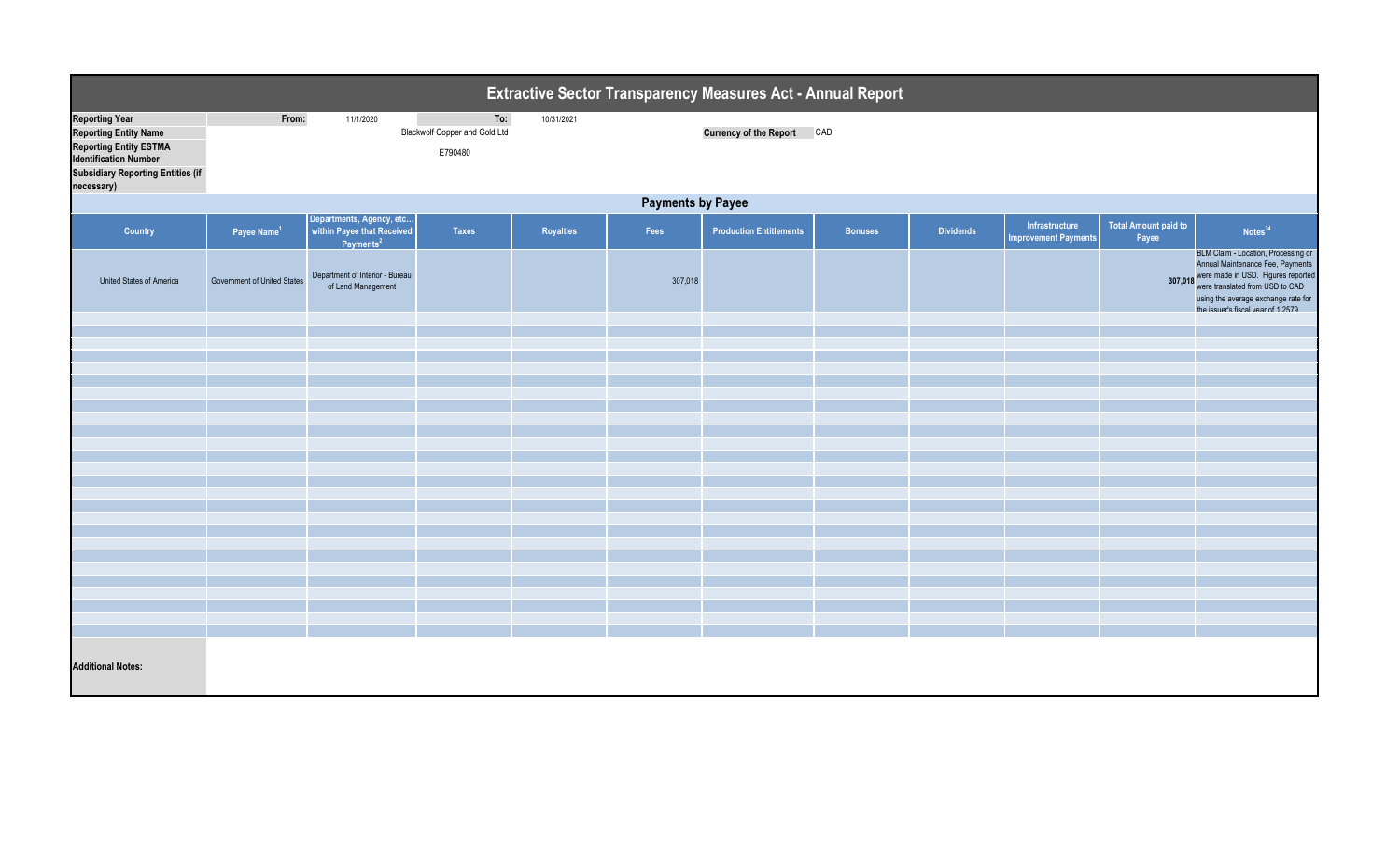| <b>Extractive Sector Transparency Measures Act - Annual Report</b>                                                                                                               |                            |              |                                                        |            |                                |                               |                  |                                               |                                 |                                                                                                                                                                                                                                         |  |  |
|----------------------------------------------------------------------------------------------------------------------------------------------------------------------------------|----------------------------|--------------|--------------------------------------------------------|------------|--------------------------------|-------------------------------|------------------|-----------------------------------------------|---------------------------------|-----------------------------------------------------------------------------------------------------------------------------------------------------------------------------------------------------------------------------------------|--|--|
| <b>Reporting Year</b><br><b>Reporting Entity Name</b><br><b>Reporting Entity ESTMA</b><br><b>Identification Number</b><br><b>Subsidiary Reporting Entities (if</b><br>necessary) | From:                      | 11/1/2020    | To:<br><b>Blackwolf Copper and Gold Ltd</b><br>E790480 | 10/31/2021 |                                | <b>Currency of the Report</b> | CAD              |                                               |                                 |                                                                                                                                                                                                                                         |  |  |
|                                                                                                                                                                                  | <b>Payments by Project</b> |              |                                                        |            |                                |                               |                  |                                               |                                 |                                                                                                                                                                                                                                         |  |  |
| <b>Country</b>                                                                                                                                                                   | Project Name <sup>1</sup>  | <b>Taxes</b> | <b>Royalties</b>                                       | Fees       | <b>Production Entitlements</b> | <b>Bonuses</b>                | <b>Dividends</b> | Infrastructure<br><b>Improvement Payments</b> | Total Amount paid by<br>Project | Notes <sup>23</sup>                                                                                                                                                                                                                     |  |  |
| United States of America                                                                                                                                                         | <b>Niblack Project</b>     |              |                                                        | 61,441     |                                |                               |                  |                                               | 61,441                          | <b>BLM Claim - Annual</b><br>Maintenance Fee, Payments<br>were made in USD. Figures<br>reported were translated<br>from USD to CAD using the<br>average exchange rate for<br>the issuer's fiscal year of<br>1.2579.                     |  |  |
| United States of America                                                                                                                                                         | <b>Hyder Properties</b>    |              |                                                        | 245,577    |                                |                               |                  |                                               | 245,577                         | BLM Claim - Location,<br>Processing or Annual<br>Maintenance Fee, Payments<br>were made in USD. Figures<br>reported were translated<br>from USD to CAD using the<br>average exchange rate for<br>the issuer's fiscal year of<br>1.2579. |  |  |
|                                                                                                                                                                                  |                            |              |                                                        |            |                                |                               |                  |                                               |                                 |                                                                                                                                                                                                                                         |  |  |
|                                                                                                                                                                                  |                            |              |                                                        |            |                                |                               |                  |                                               |                                 |                                                                                                                                                                                                                                         |  |  |
|                                                                                                                                                                                  |                            |              |                                                        |            |                                |                               |                  |                                               |                                 |                                                                                                                                                                                                                                         |  |  |
|                                                                                                                                                                                  |                            |              |                                                        |            |                                |                               |                  |                                               |                                 |                                                                                                                                                                                                                                         |  |  |
|                                                                                                                                                                                  |                            |              |                                                        |            |                                |                               |                  |                                               |                                 |                                                                                                                                                                                                                                         |  |  |
|                                                                                                                                                                                  |                            |              |                                                        |            |                                |                               |                  |                                               |                                 |                                                                                                                                                                                                                                         |  |  |
|                                                                                                                                                                                  |                            |              |                                                        |            |                                |                               |                  |                                               |                                 |                                                                                                                                                                                                                                         |  |  |
|                                                                                                                                                                                  |                            |              |                                                        |            |                                |                               |                  |                                               |                                 |                                                                                                                                                                                                                                         |  |  |
|                                                                                                                                                                                  |                            |              |                                                        |            |                                |                               |                  |                                               |                                 |                                                                                                                                                                                                                                         |  |  |
|                                                                                                                                                                                  |                            |              |                                                        |            |                                |                               |                  |                                               |                                 |                                                                                                                                                                                                                                         |  |  |
|                                                                                                                                                                                  |                            |              |                                                        |            |                                |                               |                  |                                               |                                 |                                                                                                                                                                                                                                         |  |  |
|                                                                                                                                                                                  |                            |              |                                                        |            |                                |                               |                  |                                               |                                 |                                                                                                                                                                                                                                         |  |  |
|                                                                                                                                                                                  |                            |              |                                                        |            |                                |                               |                  |                                               |                                 |                                                                                                                                                                                                                                         |  |  |
|                                                                                                                                                                                  |                            |              |                                                        |            |                                |                               |                  |                                               |                                 |                                                                                                                                                                                                                                         |  |  |
|                                                                                                                                                                                  |                            |              |                                                        |            |                                |                               |                  |                                               |                                 |                                                                                                                                                                                                                                         |  |  |
|                                                                                                                                                                                  |                            |              |                                                        |            |                                |                               |                  |                                               |                                 |                                                                                                                                                                                                                                         |  |  |
|                                                                                                                                                                                  |                            |              |                                                        |            |                                |                               |                  |                                               |                                 |                                                                                                                                                                                                                                         |  |  |
|                                                                                                                                                                                  |                            |              |                                                        |            |                                |                               |                  |                                               |                                 |                                                                                                                                                                                                                                         |  |  |